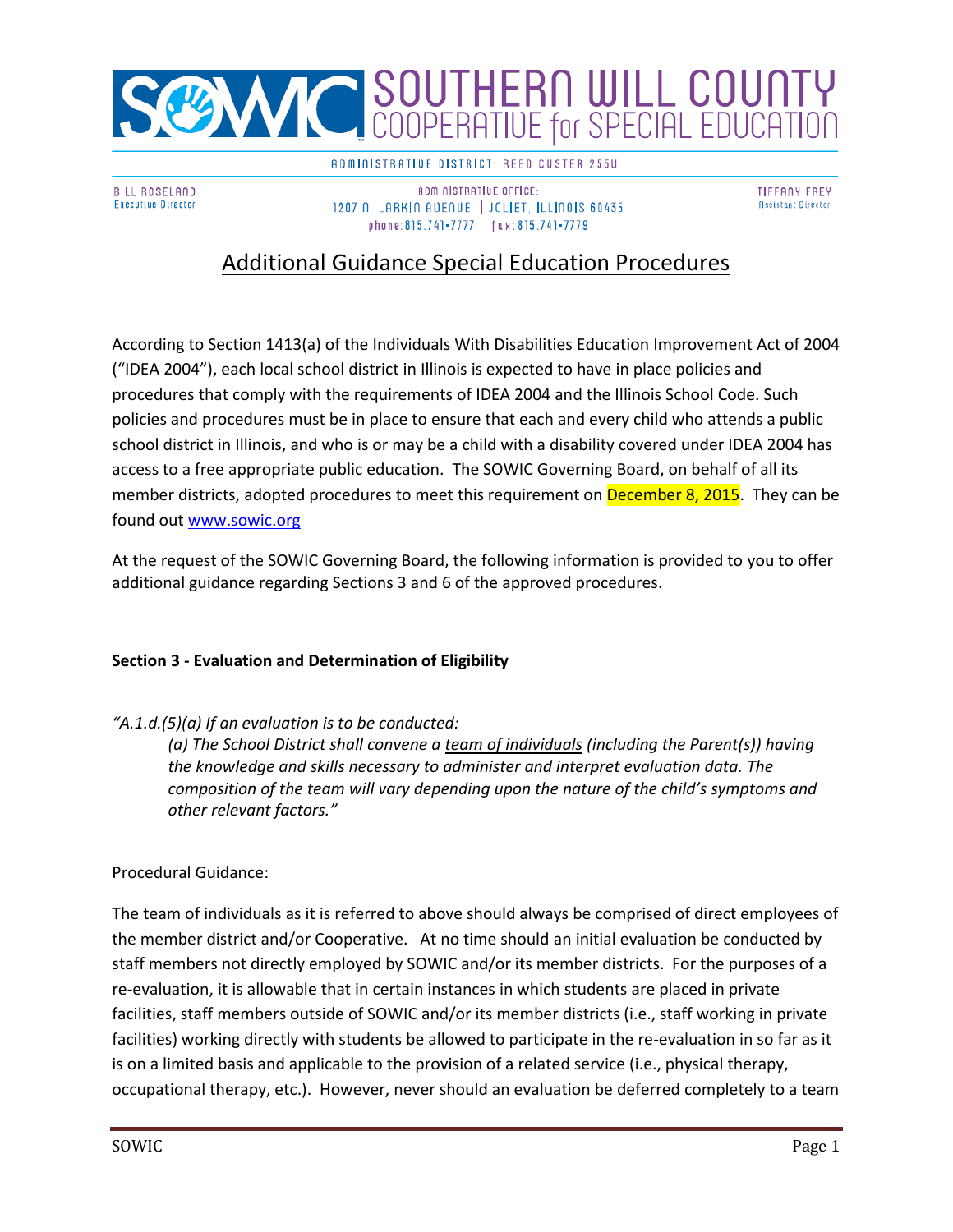outside of SOWIC and/or its member districts primarily because, in doing so, you may also be limiting the district's participation in determining the educational placement. If the determination is made that neither the District can meet the needs of the student nor could the needs be met in a SOWIC Program, then the district must consult with SOWIC in order to be able to look outside the Cooperative for available programs.

See Section 6E Determining Educational Placement below:

### **Section 6. Serving Students in the Least Restrictive Environment**

### *"E. Determining Educational Placement*

*1. In determining any educational placement of a child, the School District shall ensure that: a. The placement decision is made by a group of persons, including the Parent(s), and other persons knowledgeable about the child, the meaning of the evaluation data, and the placement options, and is made in conformity with the least restrictive environment requirements;"*

## Procedural Guidance:

In most cases, the group of persons, as it is referred to above, is the same team of individuals from Section 3(5). Therefore, when you defer the evaluation to non-SOWIC/member district staff members, you are also deferring the placement determination to them as well. This is problematic for 2 specific reasons: 1. Non-SOWIC/member district employees are not bound to comply with our adopted policies and procedures. 2. Non-SOWIC/member district employees are not aware of the full continuum of placement options available within the districts and/or Cooperative.

Therefore, the group of persons, as it is referred to above, should always be comprised of direct SOWIC and/or district employees which will determine the appropriate placement in full compliance with our policies and procedures and in consideration of the continuum of placement options as defined below. If the determination is made that neither the District can meet the needs of the student nor could the needs be met in a SOWIC Program, then the district must consult with SOWIC in order to be able to look outside the Cooperative for available programs.

# *"D. Continuum of Placement Options*

*The School District will ensure that a continuum of alternative placement options is available to meet the needs of children with disabilities. This continuum will include instruction in regular classes, special classes, special schools, home instruction, and instruction in hospitals and institutions. The continuum will also make provision for supplementary services (such as resource room or itinerant instruction) to be provided in conjunction with regular class placement."*

# Procedural Guidance:

Our districts have a wide continuum of placement options available for all students. This continuum is comprised of in-district programs, SOWIC Programs, and in some cases programs offered through private facility and other placements. How teams determine an educational placement is based upon identifying the needs of the student (i.e., the evaluation or re-evaluation) and then choosing the Least Restrictive Environment available along the continuum that will meet